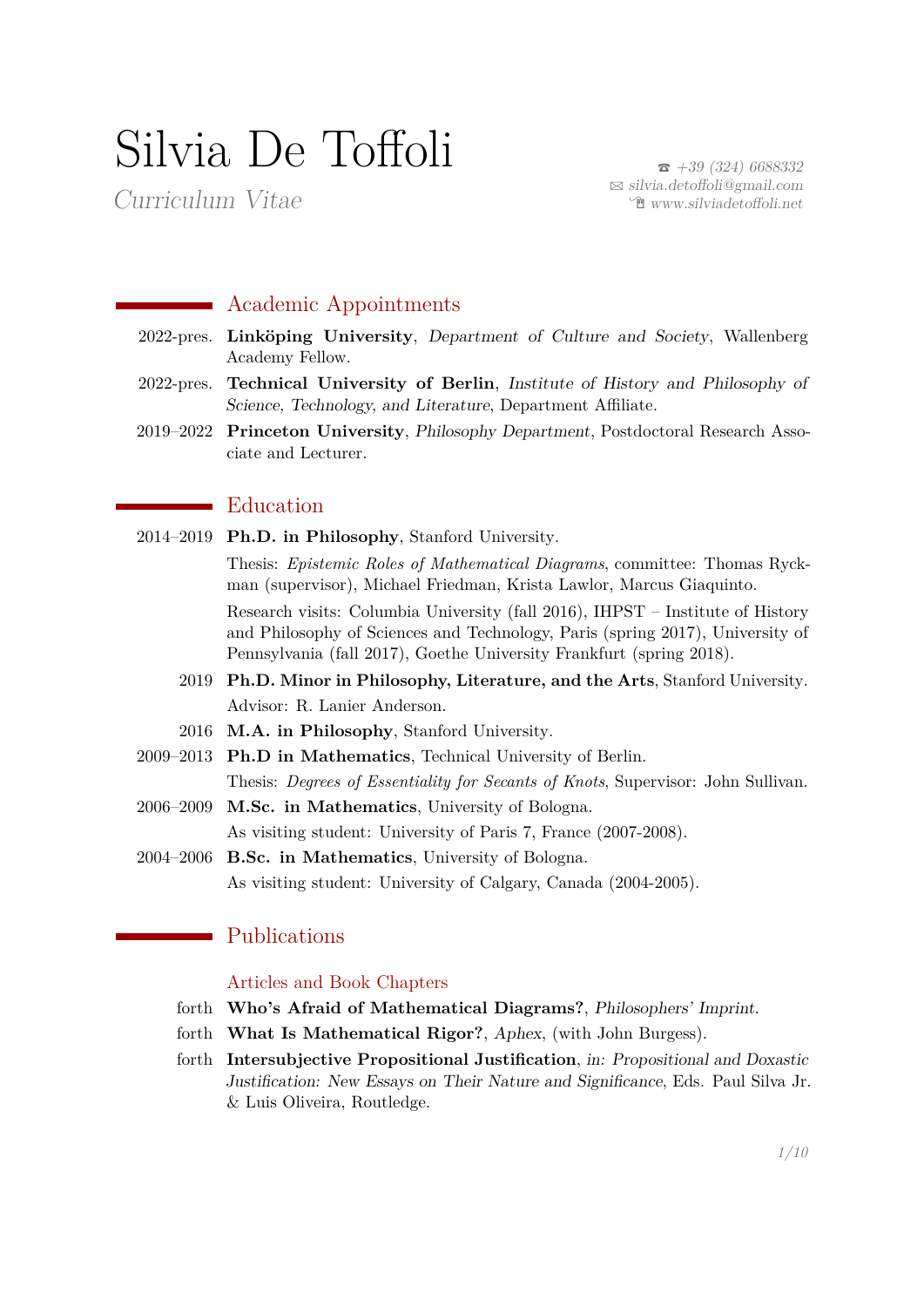- forth **Objectivity and Rigor in Classical Italian Algebraic Geometry**, Noesis, (with Claudio Fontanari).
- 2022 **What Are Mathematical Diagrams?**, Synthese, 200:86, 1-29.
- 2021 **Groundwork for a Fallibilist Account of Mathematics**, The Philosophical Quarterly, Volume 7, Number 4, 823-844.
- 2021 **Reconciling Rigor and Intuition**, Erkenntnis, Volume 86, 1783-1802.
- 2019 **Leopardi: 'Everything is Evil'**, in: Evil–A History, Ed. Andrew Chignell, Oxford University Press, 350-357.
- 2017 **'Chasing' The Diagram The Use of Visualizations in Algebraic Reasoning**, The Review of Symbolic Logic, Volume 10, Number 1, 158-186.
- 2016 **Envisioning Transformations the Practice of Topology**, in: Mathematical Cultures, Ed. Brendan Larvor, Birkhäuser, 25-50, (with Valeria Giardino).
- 2015 **An Inquiry into the Practice of Proving in Low-Dimensional Topology**, in: From Logic to Practice, Eds. Gabriele Lolli, Marco Panza, Giorgio Venturi, Boston Studies in the Philosophy and History of Science, Volume 308, 315-336, (with Valeria Giardino).
- 2014 **Forms and Roles of Diagrams in Knot Theory**, Erkenntnis, Volume 79, 829-842, (with Valeria Giardino).

#### Editorial Work

2018 **Tools of Reason: The Practice of Scientific Diagramming from Antiquity to the Present**, Special issue of Endeavour, with a co-authored introduction, Volume  $42$  (2-3),  $49-59$ , (with Paula Findlen and Greg Priest).

#### Work in Progress

**How To Do Things with Diagrams – the Case of Mathematics**, book manuscript in preparation.

**The Epistemological Subject of Mathematics**, in: The Handbook of the History and Philosophy of Mathematical Practice, Ed. Bharath Sriraman, Springer, in preparation.

**Entries: "Diagrams" and "Fallibilism in Mathematics"**, The Third Edition of the Blackwell Companion to Epistemology, Ed. Kurt L. Sylvan, in preparation.

**Recalcitrant Disagreement in Mathematics: An Endless and Depressing Controversy in the History of Italian Algebraic Geometry**, R&R, (with Claudio Fontanari).

**Successful Transmission of Justification Across Fallacious Arguments**, in preparation.

**New Tools for Kant's Incongruent Counterparts**, in preparation. **Nietzsche's Conception of Logic**, in preparation.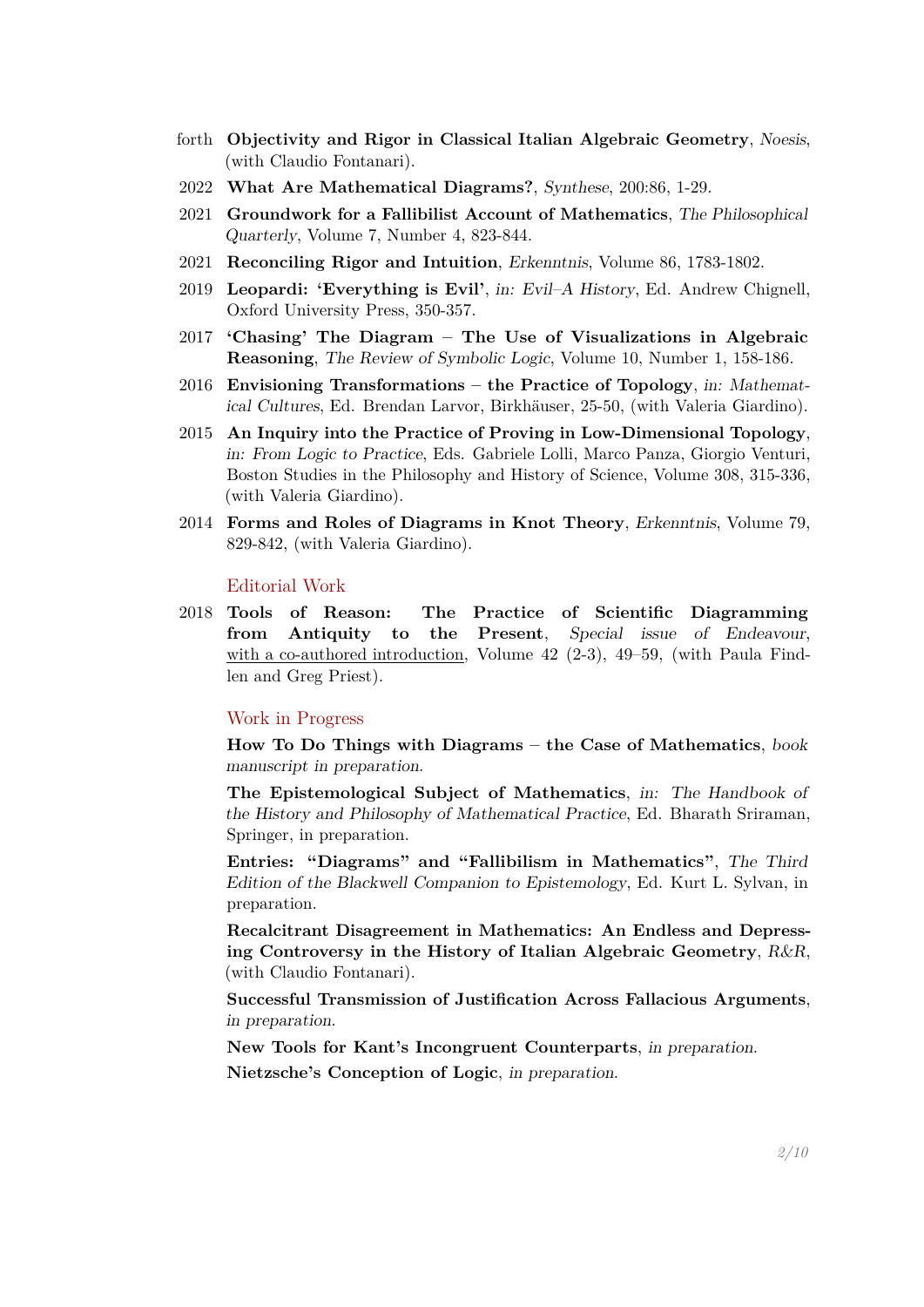#### Conference Proceedings

- 2018 **Fruitful Over-Determination in Knot Diagrams**, Proceeding of Diagrams 2018, Lecture Notes in Computer Science, 10871 LNAI, 807–809.
- 2012 **Meta-Vermeer: A Topological Reinterpretation of a Masterpiece**, Proceeding of Bridges 2012: Mathematics, Music, Art, Architecture, Culture, 499-502, (with Yasuhiro Sakamoto).

## **Outreach**

- forth **Le certezze irraggiungibili della matematica ("The Unreacheable Certainties of Mathematics")**, Archimede, La rivista per gli insegnanti e i cultori di matematiche pure e applicate.
- 2022 **Conversation with John P. Burgess**, Aphex, Number 25.
- 2022 **I nodi dell'intelligenza artificiale ("The Knots of Artificial Intelligence")**, Maddmaths! – Matematica Divulgazione Didattica, 2 gennaio 2022.
- 2017 **Numeri. Divagazioni, calcoli, giochi ("Numbers. Digressions, calculations, games")**, 2nd Edition, preface by Furio Honsell, (with Dario De Toffoli and Dario Zaccariotto), Edizioni Koala (1st Edition, 2008, Stampa Alternativa, Viterbo, introduction by Stefano Bartezzaghi).

#### Interviews

- 2022 **Anche la matematica è un'attività umana intervista a Silvia De Toffoli**, Il Tascabile, intervista di Andrea Zanni, Jan. 3, 2022.
- 2021 **Filosofia pratica della matematica, istruzioni per l'uso intervista a Silvia De Toffoli**, Maddmaths! – Matematica Divulgazione Didattica, di Roberto Natalini, June 6, 2021.

# Teaching Experience

#### As Main Instructor

- 2021-2022 **Mathematical Rigor Between Theory and Practice**, Princeton University, graduate seminar (with John Burgess).
- 2020-2021 **Theory of Knowledge**, Princeton University, upper division undergraduate class.
- 2019-2020 **Philosophy of Mathematics**, Princeton University, upper division undergraduate class (with John Burgess).
- 2017-2018 **Philosophy of Mathematics**, Stanford University, upper division undergraduate class.
- 2016-2017 **Introduction to Philosophy**, City College New York, undergraduate class.
- 2013-2014 **Algebraic Topology**, Montana State University, graduate seminar.

As Teaching Assistant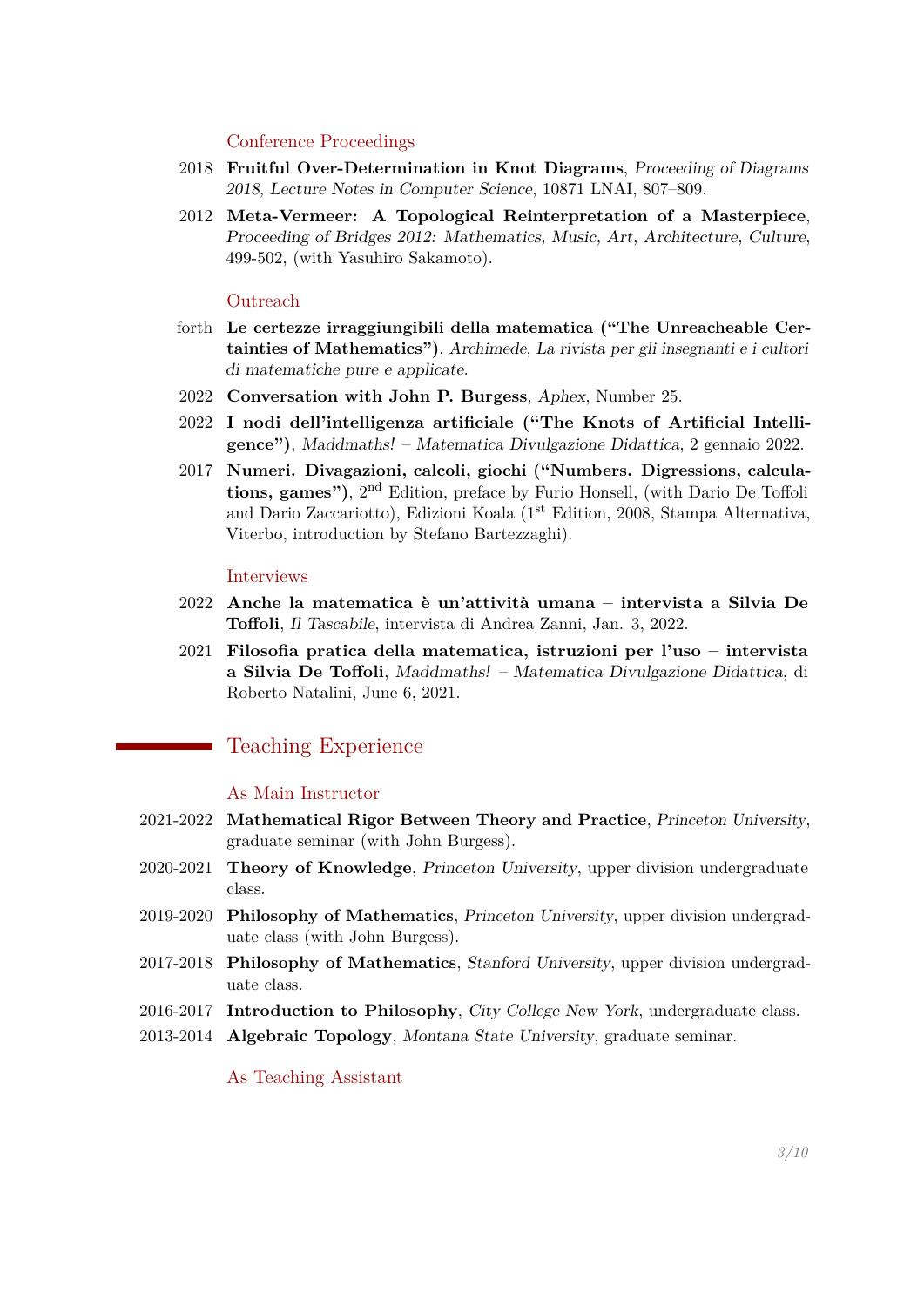- 2016-2017 **Philosophy and Literature**, Stanford University, undergraduate class (Instructors: R. Lanier Anderson and Josh Landy).
- 2015-2016 **Epistemology**, Stanford University, undergraduate class (Instructor: Eli Alshanetsky).
- 2015-2016 **Introduction to Philosophy of Science**, Stanford University, undergraduate class (Instructor: Helen Longino).
- 2010-2011 **Topology**, Technical University of Berlin, Master class (Instructor: John Sullivan).

# Grants & Awards

- 2021 **Wallenberg Academy Fellowship**, Linköping University, Swenden, (>1 million Euros).
- 2017-2019 **Ric Weiland Graduate Fellow in the Humanities & Sciences**, Stanford University.
	- 2017 **France-Stanford Visiting Student Researcher Fellowship**, IHPST, Institute of History and Philosophy of Sciences and Technology, Paris.
- 2014-2019 **PhD scholarship**, Stanford University.
	- 2013 **Certificate of Distinction from the Berlin Mathematical School**, for the Ph.D. thesis Degrees of essentiality for secants of knots.
- 2009-2013 **PhD scholarship**, Berlin Mathematical School.

# Events Organization

#### Main Organizer

- April 2021 **Society Session of the Philosophy of Mathematics Association: Rigor and Intuition**, Pacific APA, Online, Portland.
- April 2020 **[CANCELED] Conference: The 'End' of Philosophy of Mathematics?**, Conference at Princeton University, (with John Burgess).
- Aug. 2019 **Symposium of the Association for the Philosophy of Mathematical Practice**, in:  $16^{th}$  Congress of Logic, Methodology and Philosophy of Science and Technology, Prague, (with Andrew Arana).
- Aug. 2018 **Symposium of the Association for the Philosophy of Mathematical Practice**, in: XXIV World Congress of Philosophy, Beijing.
- Feb. 2018 **Workshop: Mathematical Reasoning**, Stanford University, (with Rebecca Morris).
- Oct. 2017 **Workshop: Varieties of Visualization in Mathematics**, in: 4<sup>th</sup> International Meeting of the Association for the Philosophy of Mathematical Practice, Salvador, Brazil.
- Feb. 2017 **Conference: Tools of Reason: The Practice of Scientific Diagramming from Antiquity to the Present**, Stanford University, (with Paula Findlen and Greg Priest).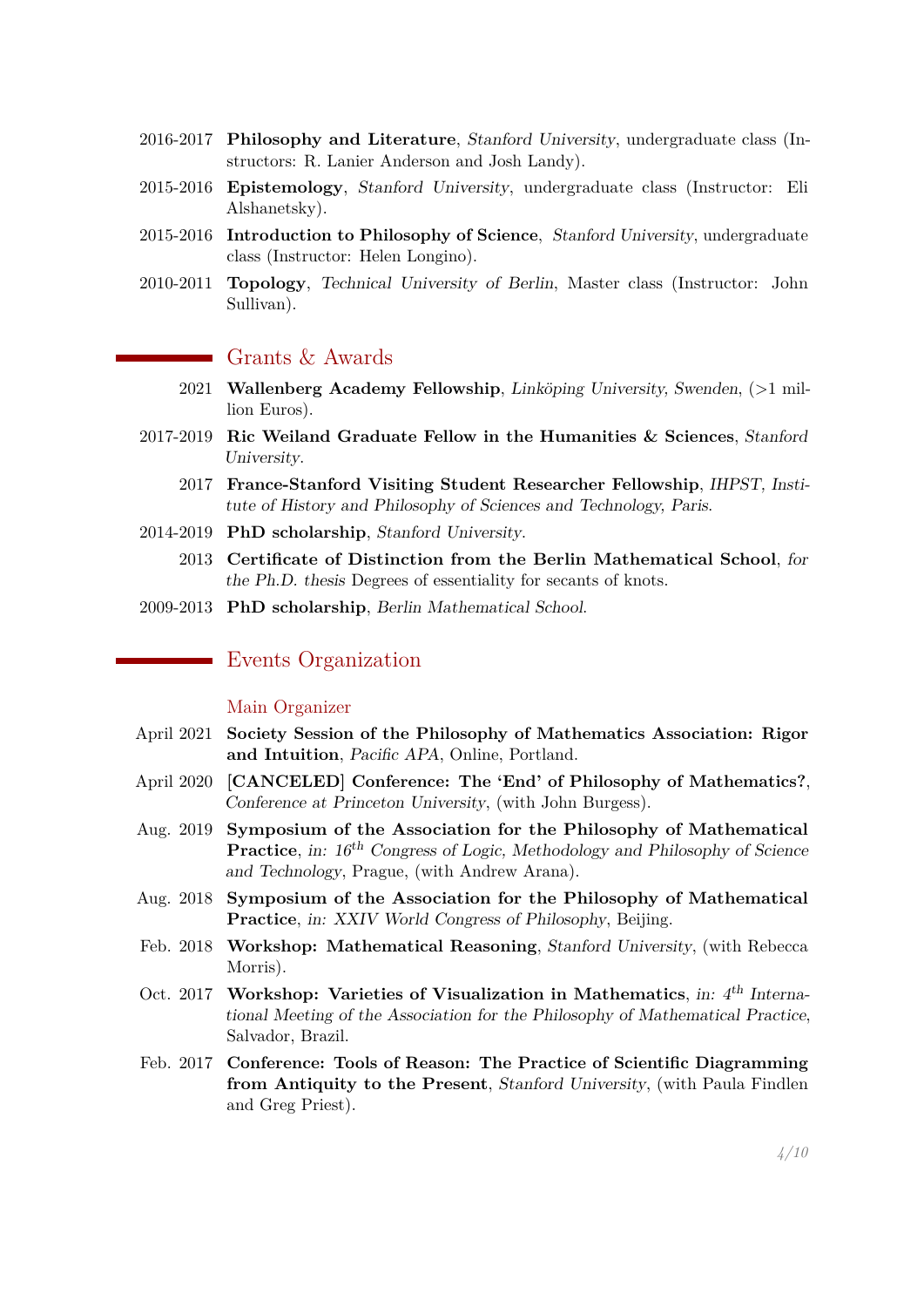# Member of Scientific or Organizing Committee

- Sept. 2022 **13th International Conference on the Theory and Application of Diagrams**, Rome, Member of the Scientific Committee of the Philosophy Track.
- Sept. 2021 **12th International Conference on the Theory and Application of Diagrams**, Online, Member of the Scientific Committee of the Philosophy Track.
- July 2021 **6 th International Conference of the Association for the Philosophy of Mathematical Practice**, Online, Chapman University, Member of the Organizing Committee.
- Aug. 2020 **11th International Conference on the Theory and Application of Diagrams**, Tallinn, Member of the Scientific Committee of the Philosophy Track.
- Jan. 2020 **5 th International Conference of the Association for the Philosophy of Mathematical Practice**, ETH, Zurich, Member of the Organizing Committee.
- June 2018 **10th International Conference on the Theory and Application of Diagrams**, Edinburgh, Member of the Scientific Committee of the Philosophy Track.

# Service to the Discipline

- 2022-pres. **Member of the International Advisory Board of** *Phenomenology & Mind*.
- 2021-pres. **Assistant Editor of** *APhEx*, (Analytical and Philosophical Explanations) Italian journal for analytic philosophy, *Open Problems* section.
- 2019-pres. **PhilPapers Editor**, Categories: "Mathematical Practice," "Visualization in Mathematics," "Philosophy of Literature," "Fiction," "The Basing Relation," "Propositional and Doxastic Justification," and "Epistemic Fallibilism.".
- 2018-pres. **Member of the Steering Committee**, Association for the Philosophy of Mathematical Practice (APMP).

#### Refereeing (Journals)

*Axiomathes, The British Journal for the Philosophy of Science, Erkenntnis, Dialectica, Journal for General Philosophy of Science, Journal of Humanistic Mathematics, Kriterion, Manuscrito, Philosophia Mathematica, The Philosophical Quarterly, Philosophy of Science, Spatial Cognition and Computation: An Interdisciplinary Journal, Synthese, The Textile Museum Journal, Theoria, Topoi.*

## Refereeing (Books)

Cambridge University Press, Éditions de la Sorbonne.

Refereeing (Grants)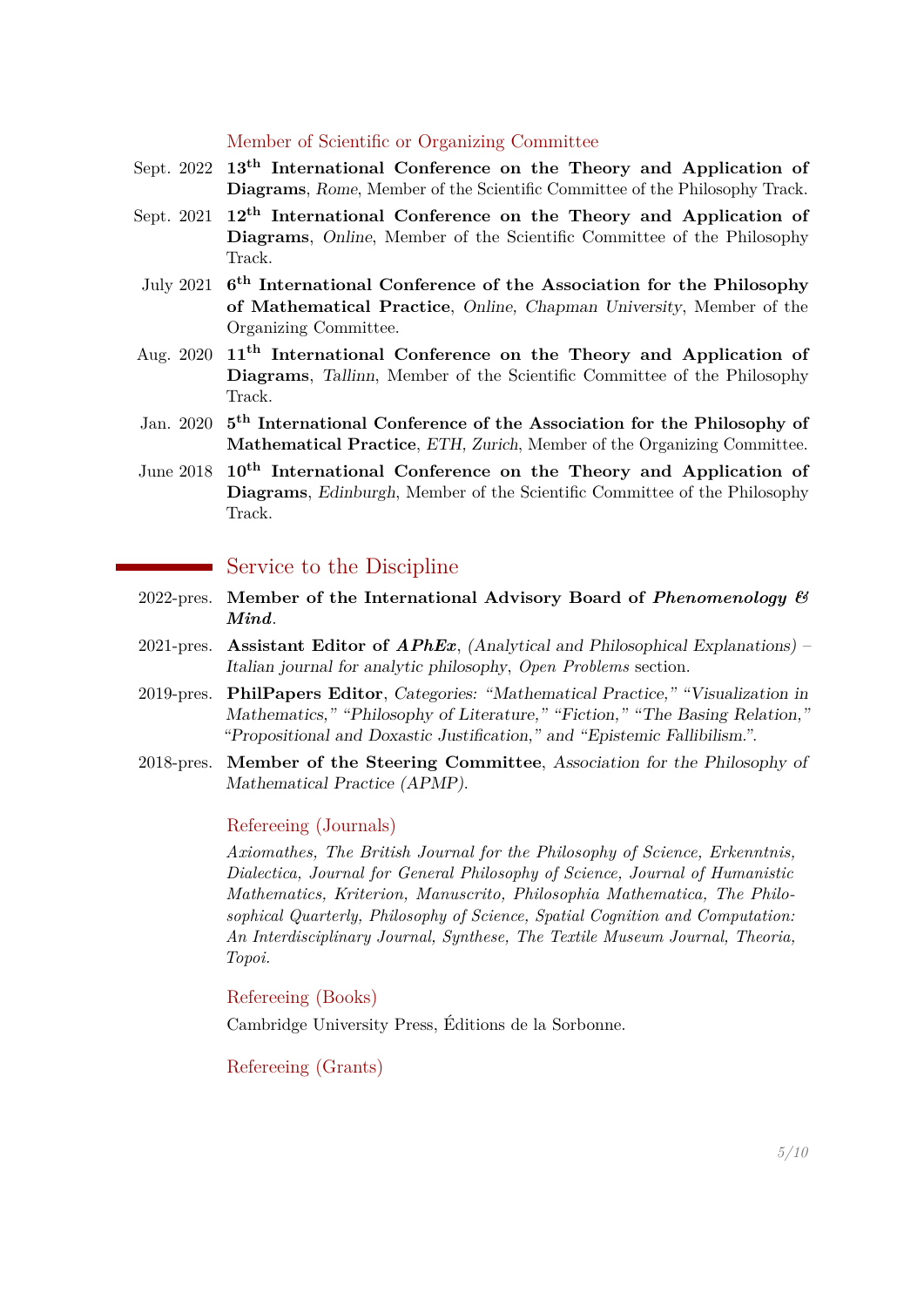Graduate Women in Science (GWIS) National Fellowship Program, Fondecyt Program National Research and Development Agency (Chile).

#### Presentations

 $(*)$  = invited)

# Coming Up

- Sept. 2022 **European Summer School on the Philosophy of Mathematics**, University of Konstanz, 5-days tutorial on "Mathematical Knowledge".
- June 2022 **EEN (European Epistemology Network) Conference**, University of Glasgow, "Mathematical Justification".
- June 2022 **University of St Andrews**, Arché's research stream "Epistemology: Current Themes", "Successful Transmission of Justification Across Fallacious Arguments".
- May 2022 **University of Trento**, Maths Bites Trento, Department of Mathematics, "Rigore e Intuizione in Matematica".

#### Past

- March 2022 **CUNY (City University of New York), Graduate Center**, Philosophy Colloquium, "Successful Transmission of Justification Across Fallacious Arguments".
- March 2022 **Université Paris Cité**, SPHERE, History and Philosophy Seminar, Mathematics 19th-21st, "Recalcitrant Disagreement in Mathematics".
- March 2022 **Université Côte d'Azur, Nice**, Centre de Recherches en Histoire des Idées, Séminaire d'histoire et de philosophie des sciences, "Fallibilisme en mathématiques".
	- Jan. 2022 **Eastern APA**, Session of the Philosophy of Mathematics Association, Baltimore, Online, "Beliefs, Degrees of Beliefs, and 'Probabilistic Proofs".
	- Dec. 2021 **\*Mathematical Collaborations 4**, Vrije Universiteit Brussel and University of Leeds, "Higher-Order Evidence in Mathematics".
	- Oct. 2021 **FPMW13-13th French PhilMath Workshop**, Nice, "Diagrams and the Aprioricity of Mathematics".
- Sept. 2021 **SIFA 2021-14th Conference of the Italian Society for Analytic Philosophy**, Noto, Sicily, "Diagrams and the Aprioricity of Mathematics".
- Sept. 2021 **\*Workshop: Text-Driven Approaches to the Philosophy of Mathematics**, Duisburg-Essen University, online, "Algebraic and Graphical Languages: the Case of Monoidal Categories".
- Aug. 2021 **\*Workshop: Topic in Philosophy of Mathematical Practice**, University of Copenhagen, online, "Reconciling Rigor and Intuition".
- July 2021 **University of Bologna**, Seminar in the mathematics department, "Rigore e Intuizione in Matematica".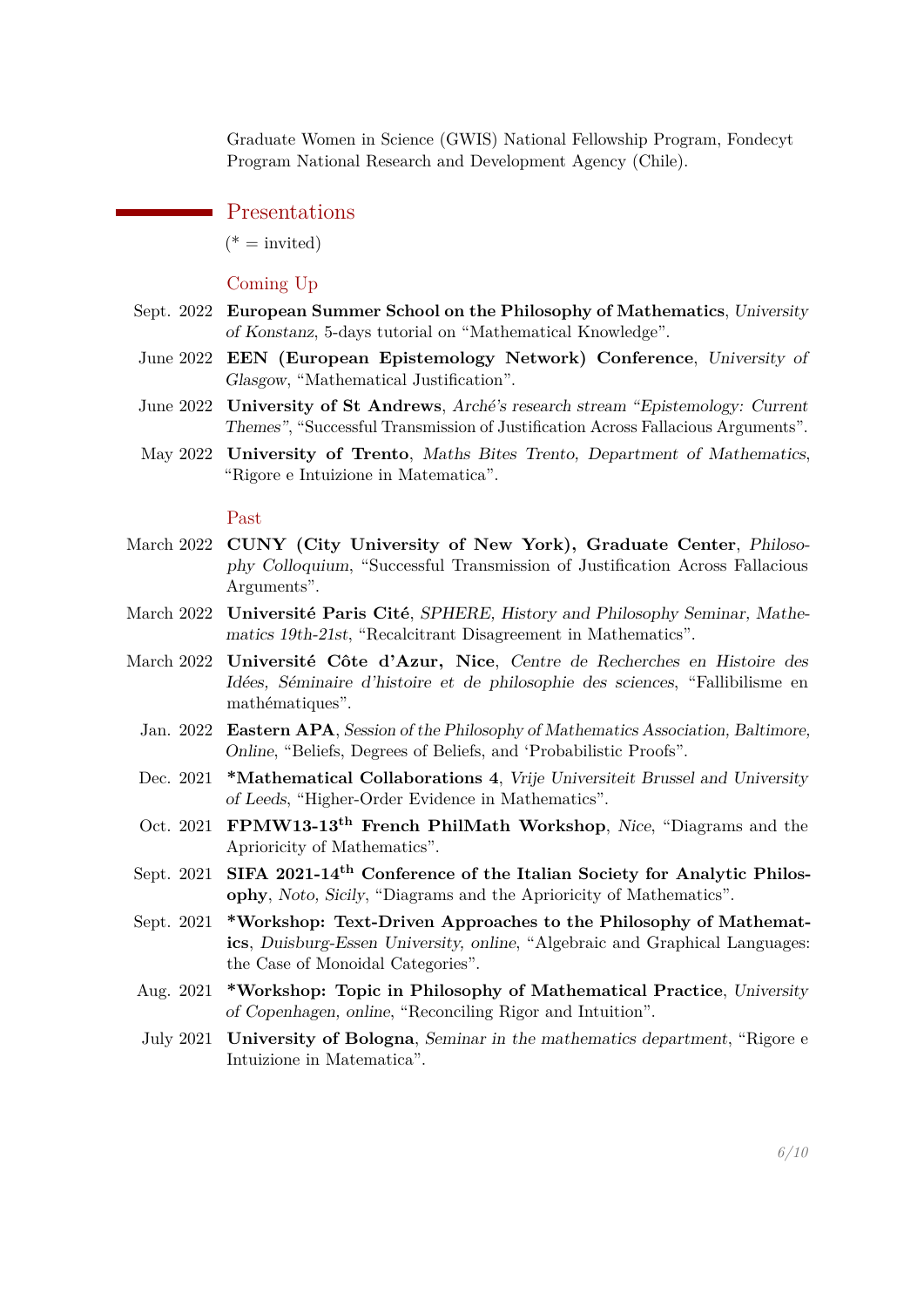- July 2021 **6 th International Conference of the Association for the Philosophy of Mathematical Practice**, Chapman University, Online, "Mathematical Practice and Analytic Epistemology".
- June 2021 **University of Trento**, Seminar for the PopMat Laboratory, "Cosa sono I diagrammi matematici?".
- June 2021 **Science & More Talks**, Center for Logic, Language and Cognition (LLC), University of Turin, "Can we form a justified belief in mathematics based on an incorrect argument?".
- June 2021 **Carl Friedrich von Weizsäcker-Colloquium**, University of Tübingen, Online, "What are Mathematical Diagrams?".
- Feb. 2021 **Stirling University**, Visiting Speaker Seminar, "A Case for the Fundamentality of Doxastic Justification".
- Jan. 2021 **\*Workshop: Logic & Philosophy of Mathematics in the Evening**, organized by D. Kant and D. Sarikaya, online, "Mathematical Justification".
- Jan. 2021 **Eastern APA**, online, Comments on "Nietzsche... and Possibility of Metaphysics".
- Dec. 2020 **University of Trento**, Online seminar for the PopMat Laboratory, "Philosophy of Mathematical Practice".
- Nov. 2020 **Canadian Society for the History and Philosophy of Mathematics**, online seminar series, "The Epistemological Subject of Mathematics".
- May 2020 **Texas A&M University**, online talk for a research group on mathematical reasoning, "Who's Afraid of Mathematical Diagrams?".
- April 2020 **[Postponed] \*Conference: Understanding Mathematical Explanation**, Rutgers University, "Mathematical Explanations in Practice.
- April 2020 **[Canceled] Conference: The 'End' of Philosophy of Mathematics?,**, Princeton University, "Mathematical Justification Ain't What it Seems".
- March 2020 **[Canceled] Conference: Dimensions of Epistemic Justification**, University of Cologne, commentator at large.
	- Jan. 2020 **5 th International Conference of the Association for the Philosophy of Mathematical Practice**, ETH, Zurich, "A Fallibilist Account of Mathematical Justification".
	- Nov. 2019 **Carnegie Mellon University**, Philosophy Colloquium, "Diagrammatic Notations in Mathematical Proofs".
	- Nov. 2019 **Rutgers University**, Talk at the Proof Comprehension Research Group, "Mathematical Diagrams".
	- Aug. 2019 **16th Congress of Logic, Methodology and Philosophy of Science and Technology**, Prague, "The Epistemic Basing Relation in Mathematics".
	- June 2019 **Masterclass in the Philosophy of Mathematical Practice**, Vrije Universiteit Brussel, "Mathematical Justification in Practice".
	- June 2019 **\*Conference: Explanatory and Heuristic Power of Mathematics**, University of Roma La Sapienza, "Grasping How a Proof Supports its Conclusion".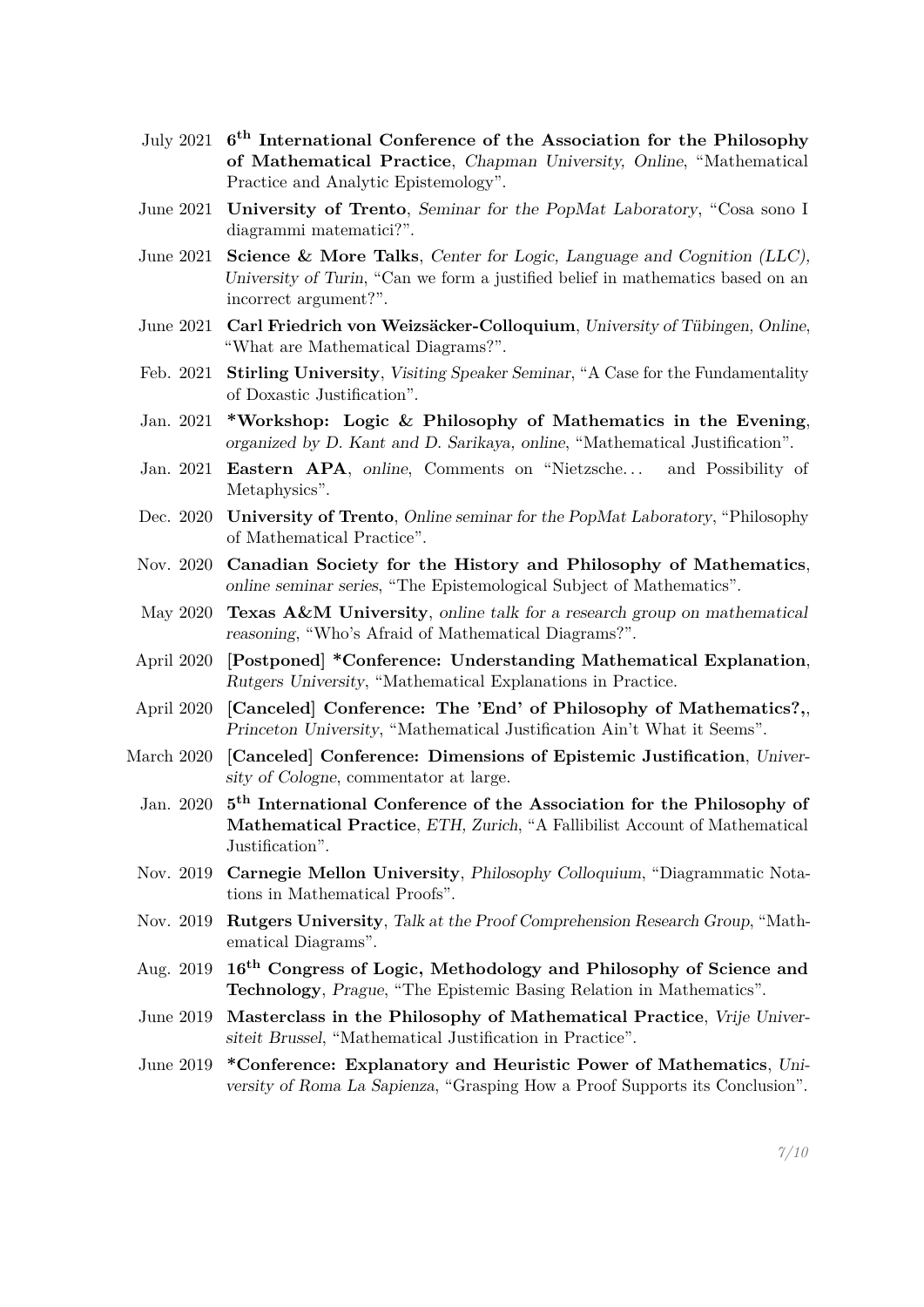- June 2019 **Intersem Seminar Series**, Paris 7, organized by Mic Detlefsen, "Rigorous Diagrammatic Proofs".
- May 2019 **\*Conference: Big Proofs**, International Center for Mathematical Sciences, Edinburgh, "Diagrammatic Notations in Mathematical Proofs".
- April 2019 **Macalester College**, Philosophy Colloquium, "Mathematical Justification in Practice".
- April 2019 **Pacific APA**, Society for Realist-Antirealist Discussion, Vancouver, "Proof, Simil-Proofs, and Mathematical Justification".
- Dec 2018 **Mathematics in Action**, (invited) Henri Poincaré Archives, Nancy, "Mathematical Justification in Practice".
- Aug. 2018 **XXIV World Congress of Philosophy**, Beijing, "Fruitful Over-determination for Mathematical Notations".
- Aug. 2018 **XXIV World Congress of Philosophy, Association for Mathematical Practice Session**, Beijing, "What is a Mathematical Diagram".
- July 2018 **\*Proofs and Representations Workshop**, Munich Center for Mathematical Philosophy, "Heterogenous Notations for Mathematical Proofs".
- June 2018 **10th International Conference on the Theory and Application of Diagrams**, Edinburgh, "Fruitful Over-Determination in Knot Diagrams".
- March 2018 **Stanford University**, Psychology Department, Jay McClelland Laboratory, diagrams in Mathematics.
	- Feb. 2018 **University of British Columbia, Okanagan campus**, Philosophy Colloquium, "Diagrams in Mathematical Practice".
	- Jan. 2018 **Eastern APA**, Society for Realist-Antirealist Discussion, Savannah, "Proofs and Diagrams in Mathematics".
	- Oct. 2017 **4 th International Conference of the Association for the Philosophy of Mathematical Practice**, Salvador, Brazil, "Varieties of Mathematical Diagrams".
	- July 2017 **\*Conference: Visual Reasoning and Intuition in Mathematics**, Free University of Berlin, "Knots and Embeddings: New Tools for Incongruent Counterparts".
	- June 2017 **\*Conference: Logic in Question 7**, Sorbonne University, Paris, "Thinking with Diagrams: The Case of Mathematics".
	- June 2017 **PhilMath seminar series**, IHPST, Paris, "Varieties of Mathematical Diagrams".
	- June 2017 **\*PROOFS workshop**, IHPST, Paris, "The Notion of Proof in the Practice of Mathematics".
	- April 2017 **\*Workshop: Mathématiques en action**, Archives Henri Poincaré, Nancy, "What is a Mathematical Diagram?".
	- Feb. 2017 **Conference: Tools of Reason**, Stanford University, "Thinking with Diagrams: The Case of Mathematics".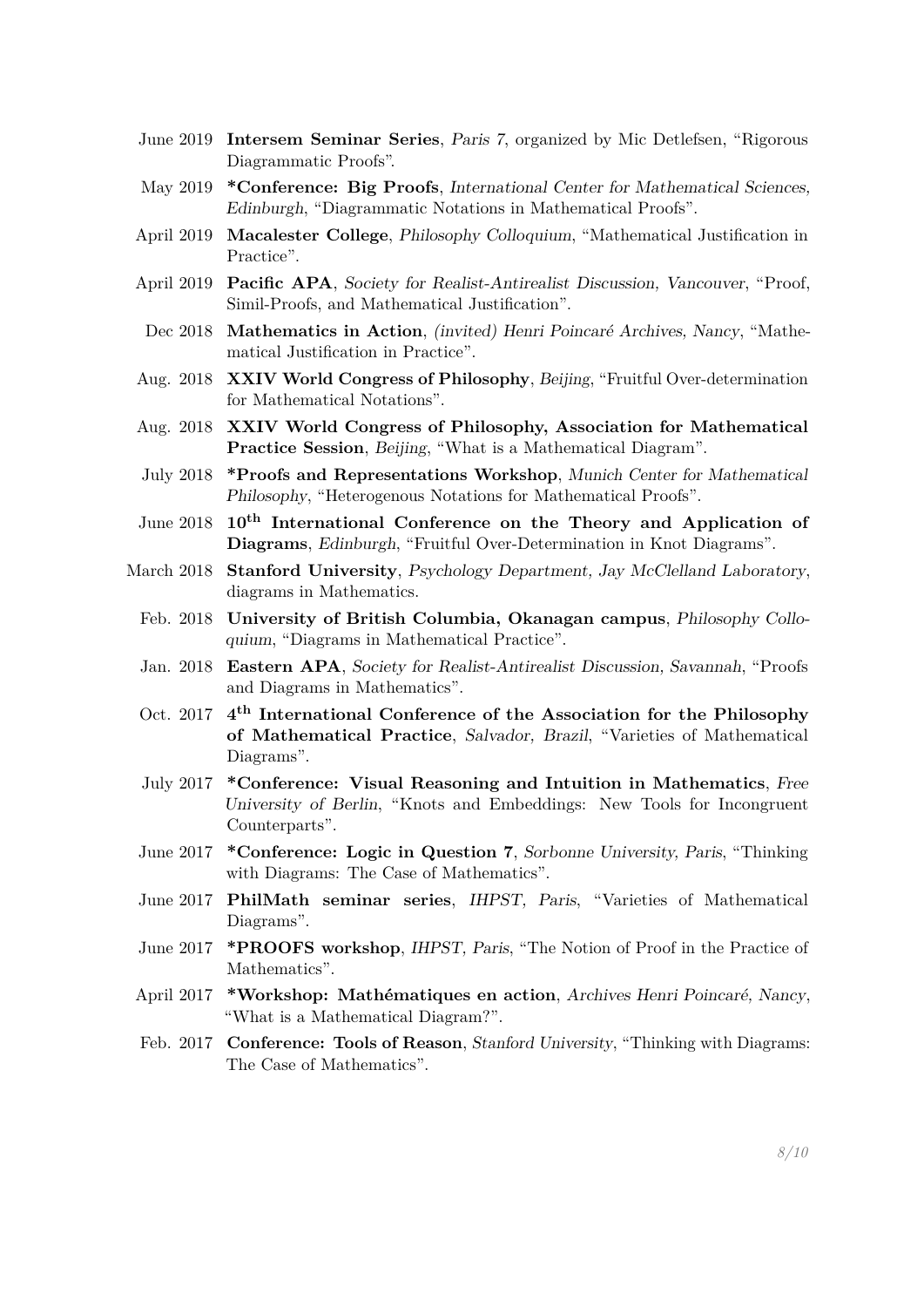- Nov. 2016 **Midwest PhilMath Workshop 17**, Notre Dame University, "Thinking with Diagrams: The Case of Mathematics".
- Sept. 2016 **City College New York**, Philosophy Colloquium, "Aspects of Diagrammatic Reasoning in Mathematics".
- July 2016 **Vrije Universiteit Brussel**, Philosophy Colloquium, (with Isar Goyvaerts) "Aspects of Diagrammatic Reasoning in Category Theory".
- June 2016 **University of Udine**, Mathematics and computer science colloquium, "Pensare con i Diagrammi: il caso dei Nodi".
- June 2016 **\*Five Years MCMP: Quo Vadis, Mathematical Philosophy?**, Munich Center for Mathematical Philosophy, ""Varieties of Visualizations in Mathematics".
- April 2016 **\*43rd philosophy of science conference in Dubrovnik**, Dubrovnik, Croatia, "Diagrams in Algebra".
- Nov. 2015 **\*3rd International Conference of the Association for the Philosophy of Mathematical Practice**, (keynote) Sorbonne University, Paris, "'Chasing' The Diagram – The Use of Visualizations in Algebraic Reasoning".
- March 2015 **Proofs and Pictures Conference**, University of South Carolina, Columbia, "'Chasing' The Diagram – The Use of Visualizations in Algebraic Reasoning".
	- Feb. 2013 **What is? Seminar**, Berlin Mathematical School, "What is a Rational Tangle?".
- Sept. 2012 **FilMat Conference**, Scuola Normale Superiore, Pisa, (with Valeria Giardino) "La dinamica dei diagrammi in teoria dei nodi".
- Sept. 2012 **SIFA 2012-Conference of the Italian Society for Analytic Philosophy**, Alghero, Italy, (with Valeria Giardino) "Roles and Forms of Diagrams in Knot Theory".
- Sept. 2012 **Mathematical Cultures Conference**, London, (with Valeria Giardino) "Lowdimensional topology as visual mathematics".
- June 2012 **Free University of Berlin**, Sybille Krämer's colloquium, "Die epistemische Rollen von Diagrammen in der Topologie".
- May 2012 **Conference of the French Society for Analytic Philosoph (SOPHA)**, École Normale Supérieure, Paris, (with Valeria Giardino) "Diagrammes et Illustrations en Topologie: Le Cas des Nœuds".
- Jan. 2012 **Work in Progress Seminar**, Munich Center of Mathematical Philosophy, "The Knot Moves: A Case Study on Diagram Dynamics".
- Jan. 2012 **University of Sevilla**, Philosophy Colloquium, (with Valeria Giardino) "Use and Epistemic Roles of Diagrams in Knot Theory".
- Jan. 2012 **Work in Progress Seminar**, Munich Center of Mathematical Philosophy, (with Valeria Giardino) "The Knot Moves: A Case Study on Diagram Dynamics".
- Dec. 2009 **What is? Seminar**, Berlin Mathematical School, "What is a Seifert Surface?".

## Languages

**Italian:** native.